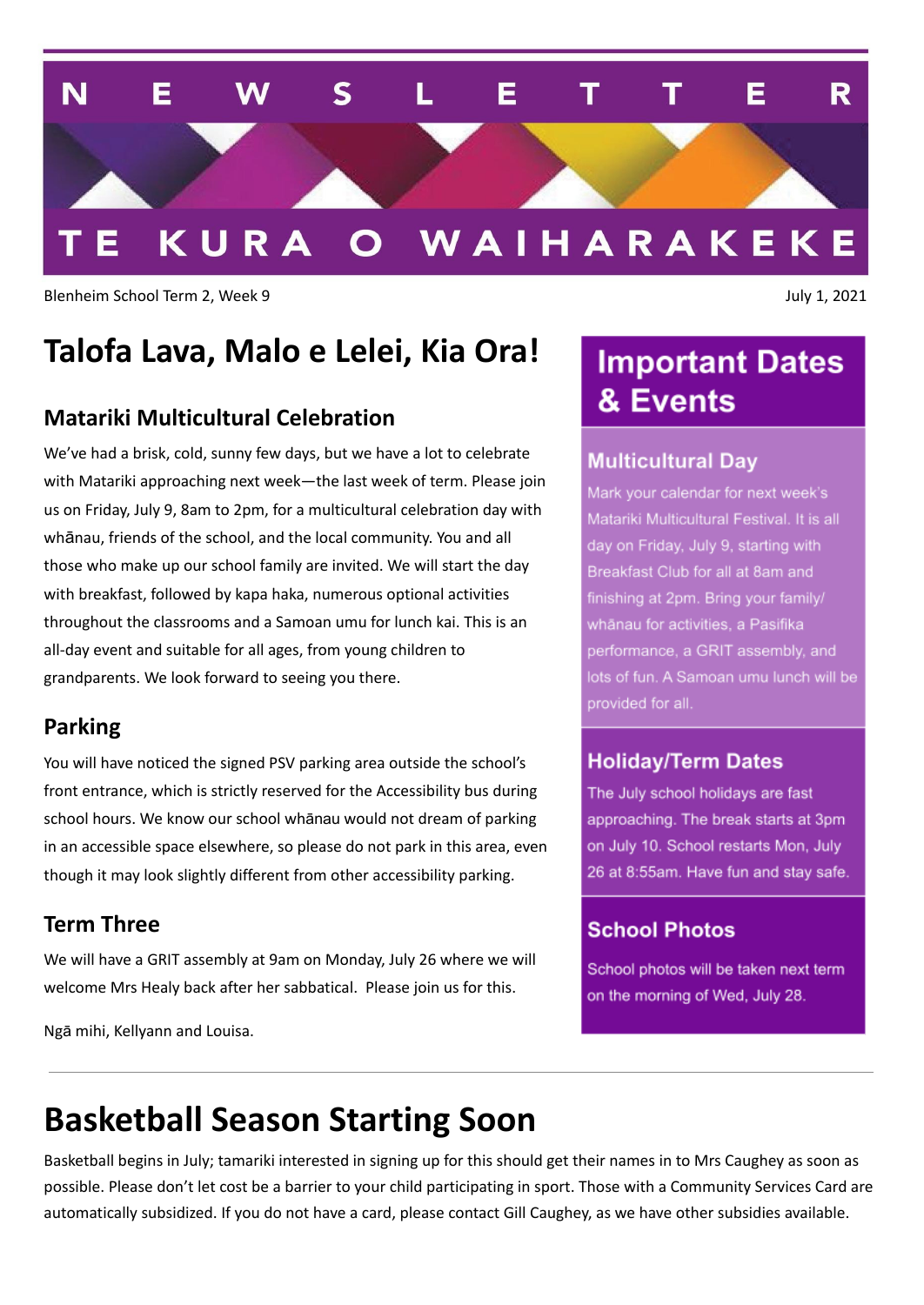## **Our Tactix Star**



*Denyce (left) and her sister at the Tactix game*

Denyce, a Year 6 Blenheim School student, won the opportunity to meet the superstars of netball at the Tactix vs Magic ANZ Premiership game last week. Mrs Caughey applied for this special experience on Denyce's behalf. Denyce was nervous but found that the team captains were very kind. "It helped that I had my older sister with me," she said. "Meeting the Tactix made me feel cool to be tall. It's a dream of mine to play for the Tactix." Congratulations from your whole school whānau, Denyce—you are very deserving of this fantastic honour.

### **GRIT Awards**

Gold Grit Awards for the term will be presented at assembly tomorrow. Weekly GRIT awards for the week ending June 15 went to:

**Kākano:** Xavier for your can-do attitude. You are growing in confidence, and we all love it when you share your ideas and teach us what you know. Thank you for being you! Isla for an amazing start at Blenheim Kura. You give everything a go, and always try your best. You are a respectful and kind friend, and it's neat having you in Kākano. Ka pai to mahi e hoa!

**Koru:** Chloe for the way you live our GRIT values every day. Mix your tenacity, respect and initiative with a big dash of enthusiasm and we get the ultimate brain growing recipe. Papimon for your determination to grow your brain. It is wonderful. You inspire us with your tenacity and warm, caring nature.

**Rito:** Tahi and Carlton, for helping and inspiring others to learn.

**Harakeke:** Atlanta for the amazing, helpful attitude that hangs out in Harakeke all day long! Using initiative and ensuring no-one is ever left behind. We're so lucky to have you in our class. Kei runga noa atu koe—keep up this awesome attitude, Atlanta, because we are all loving it! Aroha for the tūmeke effort you continue to put into your learning around maths. I love seeing your face light up when something starts to make sense after a hard session of numeracy and I love that you never give up. Tino pai rawa atu e hoa—awesome mahi, Aroha!

**Caught Being Good:** Bridginiah, for the leadership skills you show at Kapa Haka and helping others learn through your actions; what a great example for others. Aylah C. Tenesey, for being an absolute superstar and working hard, showing tenacity and talent on the dance floor!

# **Cultural Mufti Day on Friday, July 1**

Students are free to wear mufti on Friday, July 1 for our Matariki Multicultural Day. We encourage students to wear cultural attire reflecting the diverse cultures in our school.